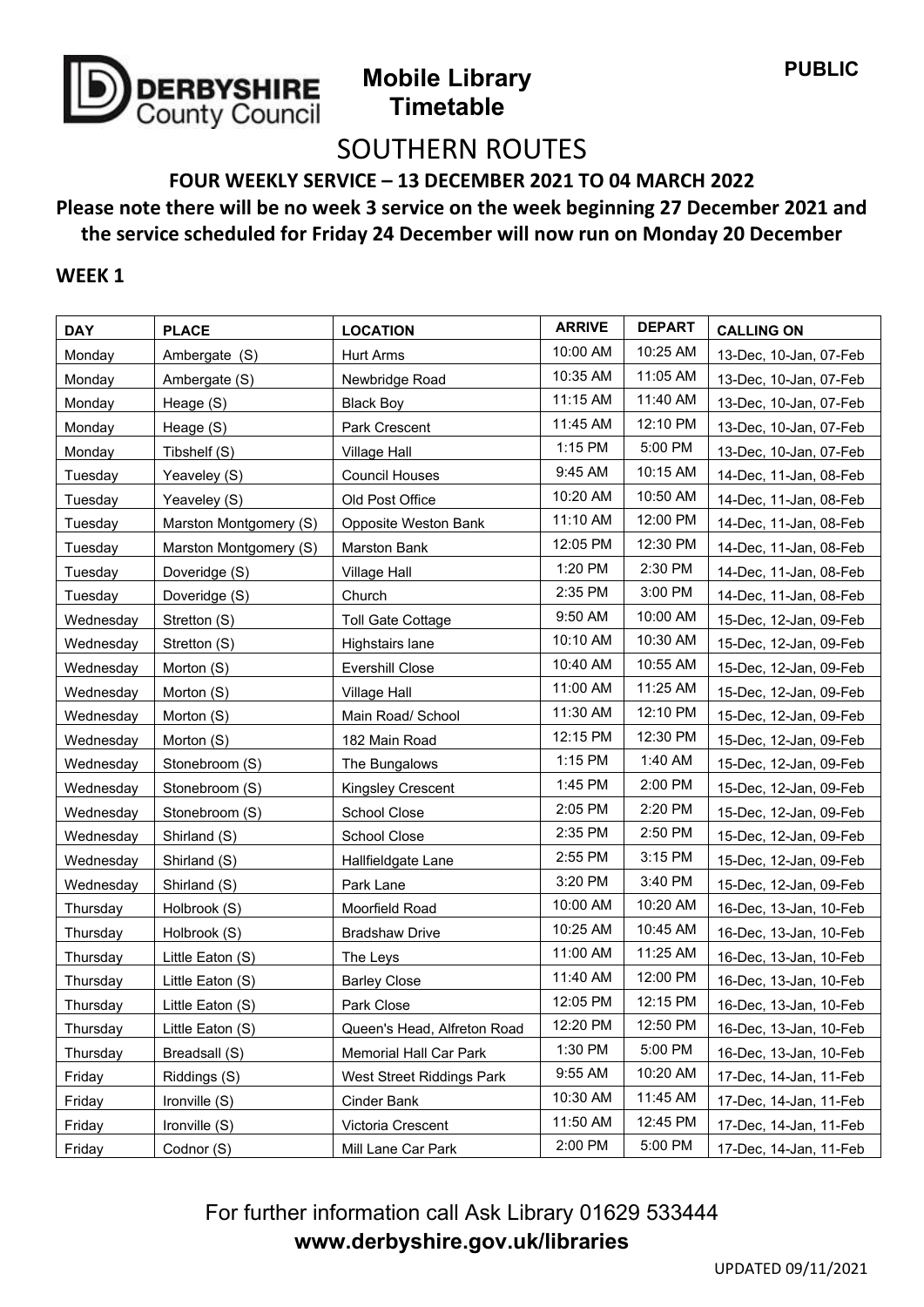

# SOUTHERN ROUTES

**FOUR WEEKLY SERVICE – 13 DECEMBER 2021 TO 04 MARCH 2022**

**Please note there will be no week 3 service on the week beginning 27 December 2021 and the service scheduled for Friday 24 December will now run on Monday 20 December**

#### **WEEK 2**

| <b>DAY</b> | <b>PLACE</b>         | <b>LOCATION</b>              | <b>ARRIVE</b> | <b>DEPART</b> | <b>CALLING ON</b>      |
|------------|----------------------|------------------------------|---------------|---------------|------------------------|
| Tuesday    | Belper Whitemoor (S) | Whitemoor Lane/Scott Drive   | 10:00 AM      | 10:15 AM      | 21-Dec, 18-Jan, 15-Feb |
| Tuesday    | Belper Whitemoor (S) | Whitemoor Lane Next to Park  | 10:20 AM      | 10:40 AM      | 21-Dec, 18-Jan, 15-Feb |
| Tuesday    | Openwoodgate (S)     | Openwood Road                | 10:45 AM      | 11:05 AM      | 21-Dec, 18-Jan, 15-Feb |
| Tuesday    | Openwoodgate (S)     | Sandbed Lane                 | 11:10 AM      | 11:25 AM      | 21-Dec, 18-Jan, 15-Feb |
| Tuesday    | Denby Bottles (S)    | Danesbury Crescent           | 11:35 AM      | 11:55 AM      | 21-Dec, 18-Jan, 15-Feb |
| Tuesday    | Denby Village (S)    | Denby Lodge                  | 12:00 PM      | 12:40 PM      | 21-Dec, 18-Jan, 15-Feb |
| Tuesday    | Loscoe (S)           | <b>Belfield Court</b>        | 1:30 PM       | 2:00 PM       | 21-Dec, 18-Jan, 15-Feb |
| Tuesday    | Langley Mill (S)     | <b>Bailey Brook Drive</b>    | 2:10 PM       | 2:40 PM       | 21-Dec, 18-Jan, 15-Feb |
| Tuesday    | Langley Mill (S)     | Milnhay Road                 | 2:45 PM       | 3:10 PM       | 21-Dec, 18-Jan, 15-Feb |
| Wednesday  | Draycott (S)         | Derby Road                   | 10:00 AM      | 10:30 AM      | 22-Dec, 19-Jan, 16-Feb |
| Wednesday  | Draycott (S)         | The Pines                    | 10:35 AM      | 11:10 AM      | 22-Dec, 19-Jan, 16-Feb |
| Wednesday  | Sawley (S)           | Northfield Bungalows         | 11:20 AM      | 12:10 PM      | 22-Dec, 19-Jan, 16-Feb |
| Wednesday  | Sawley (S)           | Ladylea Road                 | 12:15 PM      | 1:00 PM       | 22-Dec, 19-Jan, 16-Feb |
| Wednesday  | Long Eaton (S)       | Wilsthorpe Tavern            | 1:40 PM       | 3:00 PM       | 22-Dec, 19-Jan, 16-Feb |
| Thursday   | Newton (S)           | <b>Community Centre</b>      | 10:00 AM      | 10:40 AM      | 23-Dec, 20-Jan, 17-Feb |
| Thursday   | Newton (S)           | Red Barn Close               | 10:45 AM      | 11:10 AM      | 23-Dec, 20-Jan, 17-Feb |
| Thursday   | Newton (S)           | <b>Charnwood Crescent</b>    | 11:15 AM      | 11:35 AM      | 23-Dec, 20-Jan, 17-Feb |
| Thursday   | Newton (S)           | Dale Avenue                  | 11:40 AM      | 12:00 PM      | 23-Dec, 20-Jan, 17-Feb |
| Thursday   | Blackwell (S)        | <b>Community Centre</b>      | 12:40 PM      | 2:00 PM       | 23-Dec, 20-Jan, 17-Feb |
| Thursday   | Blackwell (S)        | <b>Westfield Drive</b>       | 2:05 PM       | 2:30 PM       | 23-Dec, 20-Jan, 17-Feb |
| Thursday   | Westhouses (S)       | Seymour Villa, Alfreton Road | 2:40 PM       | 3:00 PM       | 23-Dec, 20-Jan, 17-Feb |
| Friday     | Findern (S)          | Lower Green Car Park         | 10:00 AM      | 12:45 PM      | 20-Dec, 21-Jan, 18-Feb |
| Friday     | Hilton (S)           | Village Hall                 | 1:35 PM       | 5:00 PM       | 20-Dec, 21-Jan, 18-Feb |

For further information call Ask Library 01629 533444 **www.derbyshire.gov.uk/libraries**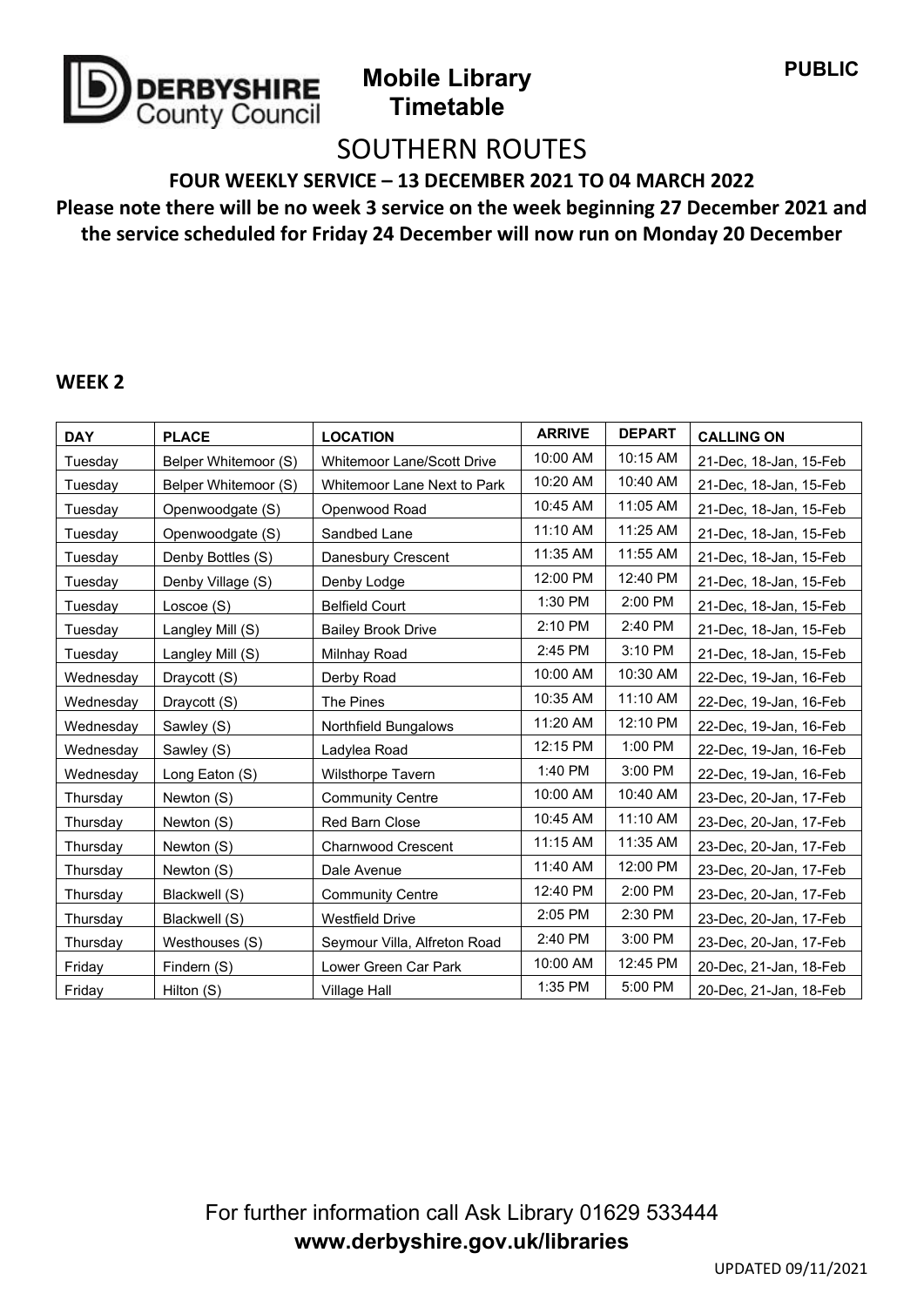

# SOUTHERN ROUTES

**FOUR WEEKLY SERVICE – 13 DECEMBER 2021 TO 04 MARCH 2022**

**Please note there will be no week 3 service on the week beginning 27 December 2021 and the service scheduled for Friday 24 December will now run on Monday 20 December**

### **WEEK 3**

| <b>DAY</b> | <b>PLACE</b>          | <b>LOCATION</b>                | <b>ARRIVE</b> | <b>DEPART</b> | <b>CALLING ON</b> |
|------------|-----------------------|--------------------------------|---------------|---------------|-------------------|
| Monday     | Kirk Langley (S)      | The Cunnery                    | 9:40 AM       | 10:10 AM      | 24-Jan, 21-Feb    |
| Monday     | Kniveton (S)          | Centre of Village near school  | 10:40 AM      | 11:10 AM      | 24-Jan, 21-Feb    |
| Monday     | Hognaston (S)         | Mills Croft                    | 11:20 AM      | 11:50 AM      | 24-Jan, 21-Feb    |
| Monday     | Hulland Ward (S)      | <b>Alport Close</b>            | 12:40 PM      | 1:15 PM       | 24-Jan, 21-Feb    |
| Monday     | Hulland Ward (S)      | Ashes Avenue Car Park          | 1:20 PM       | 1.45 PM       | 24-Jan, 21-Feb    |
| Monday     | Bradley (S)           | Yew Tree Lane                  | 2:00 PM       | 3:00PM        | 24-Jan, 21-Feb    |
| Tuesday    | Broadmeadows (S)      | Lea Vale/Lilac Grove           | 10:15 AM      | 10:40 AM      | 25-Jan, 22-Feb    |
| Tuesday    | Broadmeadows (S)      | Storth Lane                    | 10:45 AM      | 11:05 AM      | 25-Jan, 22-Feb    |
| Tuesday    | Broadmeadows (S)      | Storthfield Way                | 11:10 AM      | 11:30 AM      | 25-Jan, 22-Feb    |
| Tuesday    | Swanwick (S)          | Lark Hill                      | 11:45 AM      | 12:25 PM      | 25-Jan, 22-Feb    |
| Tuesday    | Swanwick (S)          | Cross Keys                     | 1:05 PM       | 1:50 PM       | 25-Jan, 22-Feb    |
| Tuesday    | Swanwick (S)          | Broadway 1                     | 1:55 PM       | 2:30 PM       | 25-Jan, 22-Feb    |
| Tuesday    | Swanwick (S)          | Broadway 2                     | 2:35 PM       | 3:00 PM       | 25-Jan, 22-Feb    |
| Wednesday  | Newhall (S)           | Sainsbury's Car Park           | 10:00 AM      | 12:00 PM      | 26-Jan, 23-Feb    |
| Wednesday  | Hatton (S)            | Hassall Road, Community Centre | 1:00 PM       | 1:55 AM       | 26-Jan, 23-Feb    |
| Wednesday  | Hatton (S)            | <b>Foston Close</b>            | 2:00 PM       | 2:30 PM       | 26-Jan, 23-Feb    |
| Wednesday  | Willington (S)        | Oaks Road / Beech Avenue       | 2:55 PM       | 3:30 PM       | 26-Jan, 23-Feb    |
| Wednesday  | Willington (S)        | <b>Trent Avenue</b>            | 3:35 PM       | 3:55 PM       | 26-Jan, 23-Feb    |
| Wednesday  | Willington (S)        | Derwent Court                  | 4:00 PM       | 4:15 PM       | 26-Jan, 23-Feb    |
| Thursday   | Overseal (S)          | Woodville Road, Village Hall   | 10:00 AM      | 10:40 AM      | 27-Jan, 24-Feb    |
| Thursday   | Coton in the Elms (S) | Mill Green Close               | 10:50 AM      | 11:20 AM      | 27-Jan, 24-Feb    |
| Thursday   | Coton in the Elms (S) | Elms Road/Church Street        | 11:35 AM      | 11:55 AM      | 27-Jan, 24-Feb    |
| Thursday   | Linton (S)            | Winchester Drive               | 12:05 PM      | 12:25 PM      | 27-Jan, 24-Feb    |
| Thursday   | Linton (S)            | <b>High Street</b>             | 12:30 PM      | 12:50 PM      | 27-Jan, 24-Feb    |
| Thursday   | Rosliston (S)         | Main Street                    | 1:00 PM       | 1:30 PM       | 27-Jan, 24-Feb    |
| Thursday   | Castle Gresley (S)    | Linton Road Shops              | 2:10 PM       | 2:30 PM       | 27-Jan, 24-Feb    |
| Thursday   | Castle Gresley (S)    | Drum & Monkey Car Park         | 2:35 PM       | 3:00 PM       | 27-Jan, 24-Feb    |
| Friday     | Cotmanhay (S)         | Monyash Close                  | 10:10 AM      | 10:35 AM      | 28-Jan, 25-Feb    |
| Friday     | Cotmanhay (S)         | <b>Church Street</b>           | 10:40 AM      | 11:00 AM      | 28-Jan, 25-Feb    |
| Friday     | Kirk Hallam (S)       | <b>Elliott Drive</b>           | 11:15 AM      | 11:45 AM      | 28-Jan, 25-Feb    |
| Friday     | Kirk Hallam (S)       | Queen Elizabeth Way Shops      | 11:50 AM      | 12:20 PM      | 28-Jan, 25-Feb    |
| Friday     | Stanton by Dale (S)   | Middlemore Cottages            | 1:00 PM       | 1:20 PM       | 28-Jan, 25-Feb    |
| Friday     | Stanton by Dale (S)   | Dale Road                      | 1:35 PM       | 1:50 PM       | 28-Jan, 25-Feb    |
| Friday     | Breaston (S)          | Stevens Lane                   | 2:05 PM       | 2:30 PM       | 28-Jan, 25-Feb    |
| Friday     | Breaston (S)          | Mayfield Caravan Park          | 2:35 PM       | 3:00 PM       | 28-Jan, 25-Feb    |

For further information call Ask Library 01629 533444 **www.derbyshire.gov.uk/libraries**